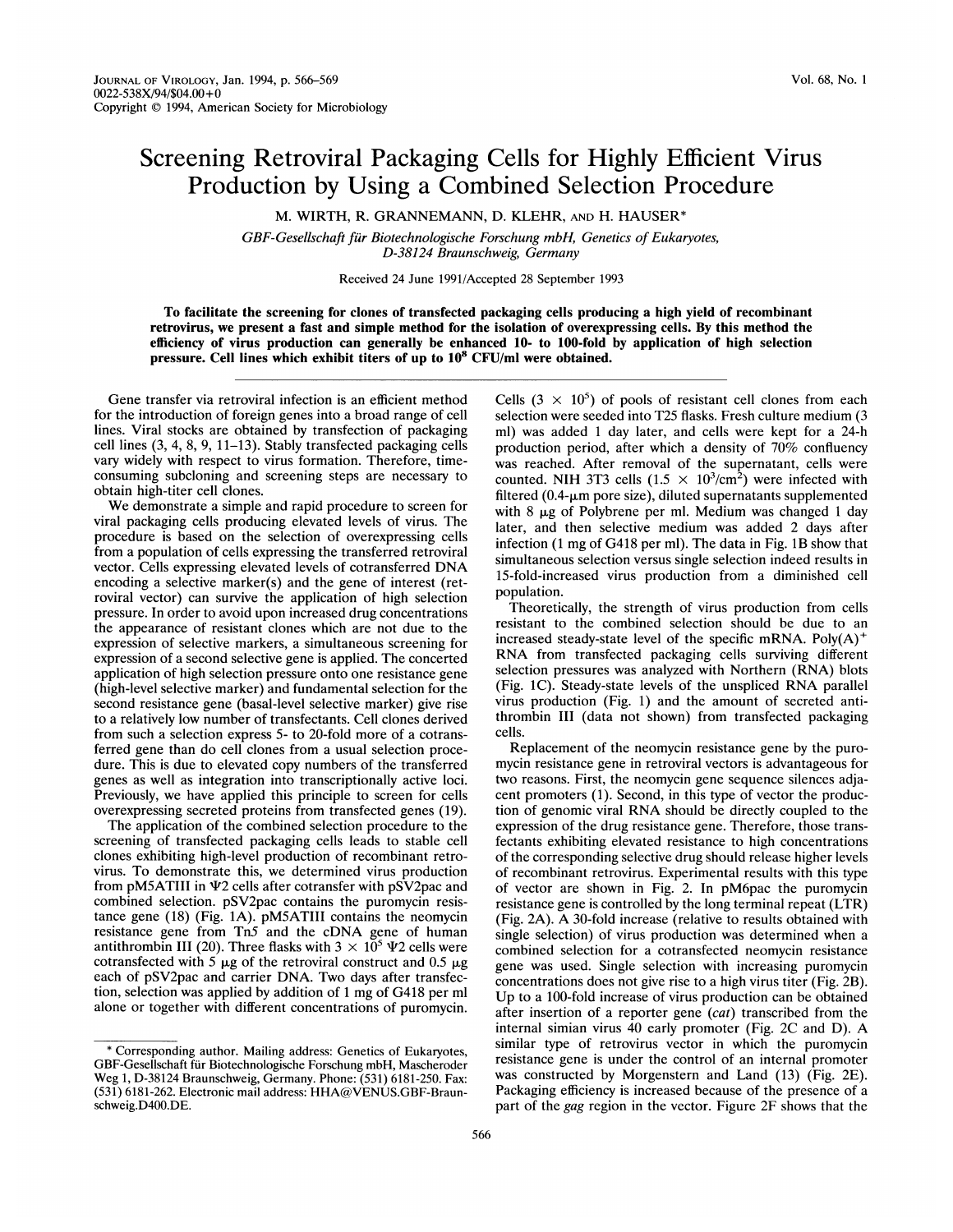

FIG. 1. Combined selection of  $\Psi$ 2 cells transfected with pM5ATIII. (A) Schematic representation of the proviral form of the retrovirus vector pM5ATIII. The 1.4-kb human antithrombin III cDNA was inserted into the single BamHI restriction site of pM5neo (6). Symbols and abbreviations: LTR, LTR of the myeloproliferative sarcoma virus; neo, neomycin resistance gene from Tn5; ATIII, antithrombin III; broken line, host genomic DNA; line between  $5'$  LTR and first gene,  $\Psi$  packaging signal. The lines below represent the expected full-length and spliced mRNAs (middle and bottom, respectively). (B) Virus production and transformation efficiency upon combined selection of  $\Psi$ 2 cells.  $\Psi$ 2 cells were cotransfected with pM5ATIII and pSV2pac. Selection was performed with G418 alone or with G418 and different concentrations of puromycin. Viral titers were determined in <sup>a</sup> G418 CFU test on NIH 3T3 cells as described in the text. The results from <sup>a</sup> typical experiment are shown. Symbols: open bars, number of transfectants; hatched bars, viral titer. (C) Northern blot analysis of poly( $A$ )<sup>+</sup> RNA from transfected  $\Psi$ 2 packaging cells. Poly(A)<sup>+</sup> RNA (5  $\mu$ g) was electrophoresed, blotted, and hybridized to <sup>32</sup>P-labeled antithrombin III cDNA. Rehybridization of the blot was performed with <sup>32</sup>P-labeled rat  $\beta$ -actin DNA to confirm equal amounts of RNA (data not shown). Arrows: 28S (upper) and 18S (lower) RNA from T2 cells. RNA was from cells derived from selection with <sup>I</sup> mg of G418 (weight of powder) per ml (lane 1), combined selection with <sup>I</sup> mg of G418 per ml and 2  $\mu$ g of puromycin per ml (lane 2), or 1 mg of G418 per ml and 5  $\mu$ g of puromycin per ml (lane 3).

application of the combined selection results in cells with viral titers of up to  $10^8$  CFU/ml.

In several studies replication-competent retroviruses from transfected  $\Psi$ 2 cells were detected (e.g., see references 7, 10, and 15). The high virus titer achieved by the combined selection protocol could be due to the creation of such replication-competent retroviruses. We have investigated this possibility by testing supernatants from stably transfected  $\Psi$ 2 cells after single and combined selection using the XC assay (14) and <sup>a</sup> marker rescue assay (3). NIH 3T3 cells stably transfected with pMLVDHFR $*5$  (17) were used as a positive control for both assays. pMLVDHFR\*5 carries the murine leukemia virus provirus and a dihydrofolate reductase gene within the 3' LTR. Supernatants from these cells induce  $3 \times$  $10<sup>6</sup>$  focus-forming units/ml in the XC assay and transfer the HisD phenotype in the marker rescue assay (Table 1). Supernatants from  $\Psi$ 2 cells transfected with the retroviral vectors pM6pac and pBabepuro as shown in Fig. 2A and E were subjected to both assays. In the XC assay no replicationcompetent viruses could be detected. However, the HisD marker was mobilized with supernatants from  $\Psi$ 2 helper cells producing high titers of the recombinant pM6pac retrovirus (Table 1). On the other hand, high-virus-titer supernatants from helper cells derived by combined selection with pBabepuro do not give rise to a marker rescue. Reverse transcriptase (RT) activity in the supernatants from infected 116 cells (mobilizing cells) was determined and found to correlate with the mobilization of the infected viruses. The data indicate that the creation of replication-competent viruses in  $\Psi$ 2 helper cells

is dependent on the retroviral construct. The high-titer virus batch achieved with the combined selection procedure for pBabepuro is free of such viruses. Therefore, the combined selection procedure per se selects only for highly virus-producing cells. The procedure does not induce the creation of replication-competent viruses, nor is the high titer that is achieved due to such contaminating viruses.

According to our experience with the combined selection protocol for many (packaging) cell lines, we presume that the procedure yields a mixture of subclones exhibiting high virus titer irrespective of retroviral vector or packaging cell line, provided that the packaging functions are sufficiently expressed. To achieve maximum results, we suggest determining the optimal concentration of selective drug for each given cell line and vector.

The lack of simple procedures for the screening of retroviral packaging cell clones stimulated the development of alternative methods to overcome the elaborative subcloning and testing of cells. Strair and coworkers showed that high-titer virus producers can be isolated from a population of  $\Psi$ 2 transfectants by fluorescence-activated cell sorting based on the presence of cell surface antigens from the recombinant retroviruses as coexpression markers (16). By the recently developed ping-pong amplification method, a 2- to 10-fold relative increase in titer was reported with absolute values of up to at least  $10^8$  CFU/ml (the initially reported  $10^{10}$  CFU/ml could not be confirmed). The method implies alternating infection by the recombinant virus derived from cocultivation of two packaging cell lines, one expressing ecotropic and the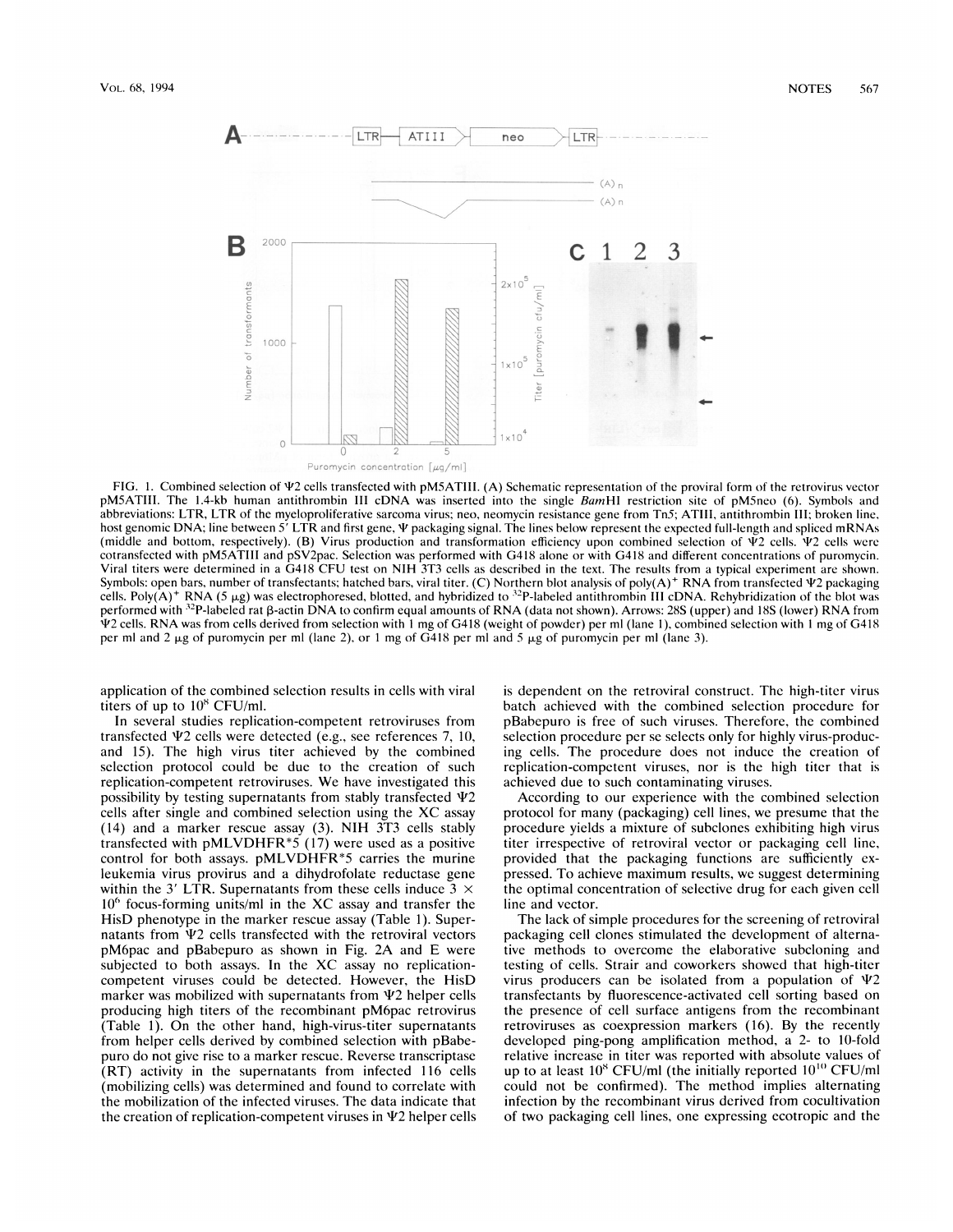



FIG. 2. Combined selection of  $\Psi$ 2 cells transfected with retroviral vectors encoding a puromycin resistance gene. (A) Schematic representation of the proviral form of pM6pac. pM6pac is a derivative of pM5neo in which the neomycin resistance gene and all gag sequences are replaced by a puromycin resistance gene  $(pac)$ . The open boxes depict the myeloproliferative sarcoma virus LTR and the *pac* gene as indicated. The pac gene is transcriptionally controlled by the LTRs. The black box represents the simian virus 40 early promoter, and the broken line shows the host genomic DNA. (B, D, and F) Virus production and transfection efficiency upon combined selection of  $\Psi 2$ cells. The results were obtained as described in the legend to Fig. IB, except that pSV2pac was replaced by a neomycin expression plasmid and the virus titer was determined in <sup>a</sup> puromycin CFU test on NIH 3T3 cells. Results from typical experiments are shown. (C) Schematic representation of pM5pacat as a provirus. Symbols are as described for panel A. The *cat* gene was inserted into the polylinker of pM5pac downstream of the simian virus 40 early promoter. (E) Schematic representation of pBabepuro as a provirus. For a detailed description of the vector, see the report of Morgenstern and Land (13). LTR, murine leukemia virus LTR; black box, simian virus 40 early enhancerpromoter; extended line between LTR and the black box in pBabepuro, packaging-promoting gag sequence.

other expressing amphotropic env genes (2, 5, 7). However, extensive virus recombinations which decrease the application of the method for a number of purposes, e.g., human gene therapy, have been observed in the use of several packaging cell line-vector combinations. We think, however, that the presented screening procedure for packaging cells is a simple, fast, and inexpensive alternative to obtain high-titer-virus producers.

TABLE 1. Determination of replication-competent retroviruses from transfected  $\Psi$ 2 cells

| Vector     | Selection <sup>a</sup> with: |                           |                                      |                                   |                                                |                |
|------------|------------------------------|---------------------------|--------------------------------------|-----------------------------------|------------------------------------------------|----------------|
|            | G418<br>(mg/ml)              | Puromycin<br>$(\mu g/ml)$ | Virus titer <sup>b</sup><br>(CFU/ml) | $XC$ titer $\epsilon$<br>(PFU/ml) | Marker rescue <sup>d</sup><br>(mobility assay) | RT<br>activity |
| pM6pac     |                              |                           | $2 \times 10^4$                      | ≤2                                |                                                | <b>ND</b>      |
|            |                              |                           | $1 \times 10^6$                      | <2                                |                                                |                |
| pBabepuro  |                              |                           | $9 \times 10^5$                      |                                   |                                                | <b>ND</b>      |
|            |                              | 10                        | $9 \times 10^7$                      |                                   |                                                |                |
| pMLVDHFR*5 |                              |                           | $1 \times 10^{5*}$                   | $3 \times 10^6$                   |                                                |                |

" Virus-producing cells were obtained by transfection of  $\Psi$ 2 cells with the indicated vectors and subsequent selection with the indicated selective drugs as detailed in the figure legends (for pM6pac and pBabepuro). For pMLVDHFR\*5, 5  $\mu$ g of methotrexate per ml was used for selection.

 $^b$  Virus production was measured by titration of the cell supernatants from vector transfectants on NIH 3T3 cells as puromycin- and methotrexate (\*)-resistant cell clones.

Formation of replication-competent retroviruses was measured as described by Rowe et al. (14) 2 weeks after virus titration.

<sup>d</sup> Supernatants of stably transfected  $\Psi$ 2 cell lines were taken for infection of 116 cells (3). Five days after infection the supernatants from 116 cells were tested for their ability to transfer the HisD phenotype to NIH 3T3 cells. Resistant NIH 3T3 clones were selected in <sup>10</sup> mM histidinol. +, selection of resistant cell clones (between 20 and 200);  $-$ , no clones detectable.

 $' RT$  activity from 116 cells 5 days after treatment with respective  $\Psi$ 2 supernatants. +, RT activity; -, no RT activity; ND, not done.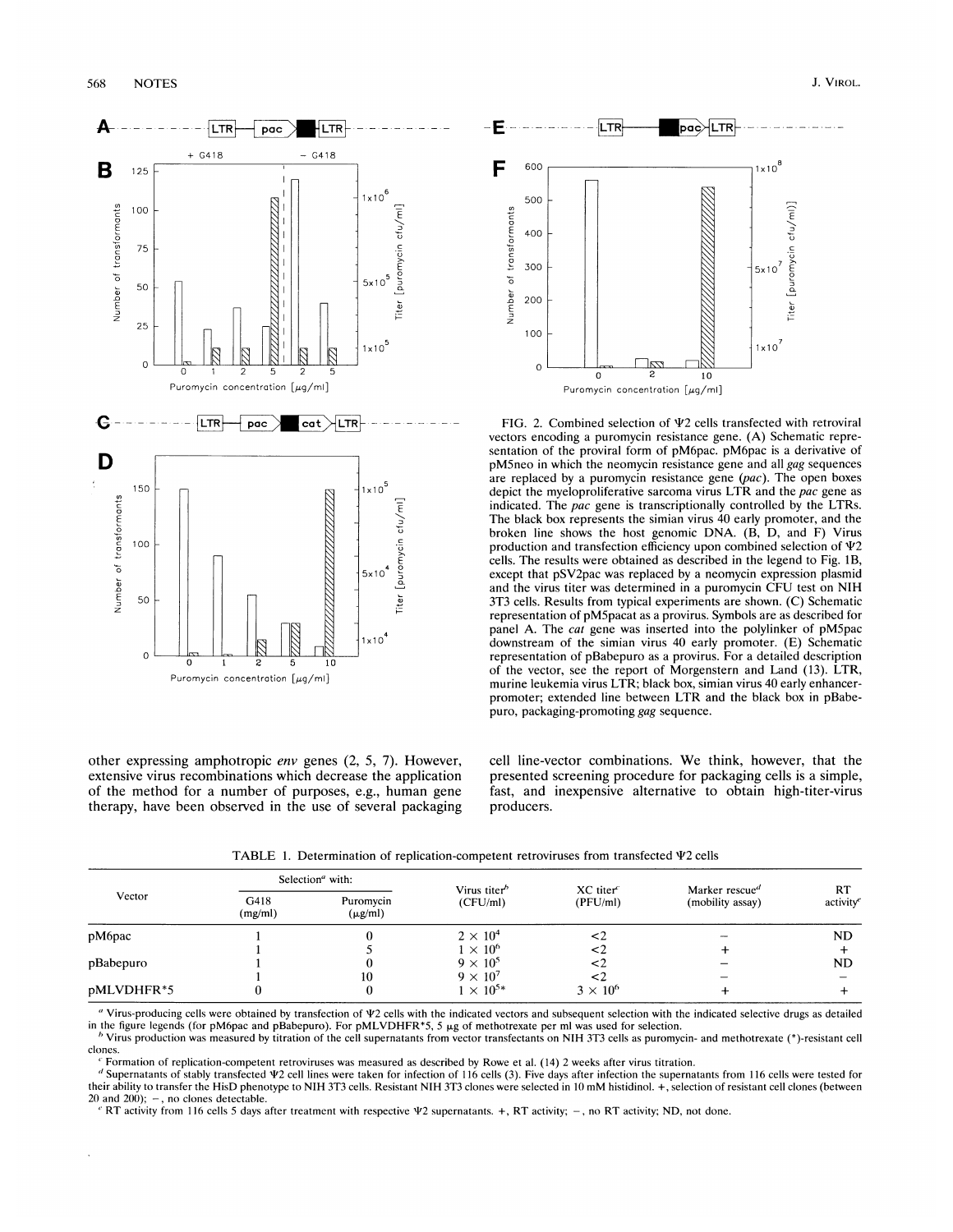We thank H. Land for providing pBabepuro, C. Stocking for pM5neo, H. Stuhlmann for pMLVDHFR\*5, I. Dortmund for preparing the manuscript, S. Emery for critical reading of the manuscript, and L. Schumacher for excellent technical assistance.

## **REFERENCES**

- 1. Artelt, P., R. Grannemann, C. Stocking, J. Friel, J. Bartsch, and H. Hauser. 1991. The prokaryotic neomycin-resistance-encoding gene acts as a transcriptional silencer in eukaryotic cells. Gene 99:249-254.
- 2. Bodine, P. M., K. T. McDonagh, S. J. Brandt, P. A. Ney, B. Agricola, E. Byrne, and A. W. Nienhuis. 1990. Development of a high-titer retrovirus producer cell line capable of gene transfer into rhesus monkey hematopoietic stem cells. Proc. Natl. Acad. Sci. USA 87:3738-3742.
- 3. Danos, O., and R. C. Mulligan. 1988. Safe and efficient generation of recombinant retroviruses with amphotropic and ecotropic host ranges. Proc. Natl. Acad. Sci. USA 85:6460-6464.
- 4. Dougherty, J. P., R. Wisniewski, S. Yang, B. W. Rhode, and H. M. Temin. 1989. New retrovirus helper cells with almost no nucleotide sequence homology to retrovirus vectors. J. Virol. 63:3209-3212.
- 5. Kozak, S. L., and D. Kabat. 1990. Ping-pong amplification of a retroviral vector achieves high-level gene expression: human growth hormone production. J. Virol. 64:3500-3508.
- 6. Laker, C., C. Stocking, U. Bergholz, N. Hess, S. F. De Lamarter, and W. Ostertag. 1987. Autocrine stimulation after transfer of the granulocyte/macrophage colony-stimulating factor gene and autonomous growth are distinct but independent steps in the oncogenic pathway. Proc. Natl. Acad. Sci. USA 84:8458-8462.
- 7. Lynch, C. M., and A. D. Miller. 1991. Production of high-titer helper virus-free retroviral vectors by cocultivation of packaging cells with different host ranges. J. Virol. 65:3887-3890.
- Mann, R., R. Mulligan, and D. Baltimore. 1983. Construction of a retrovirus packaging mutant and its use to produce helper-free defective retrovirus. Cell 33:153-159.
- 9. Markowitz, D., S. Goff, and A. Bank. 1988. A safe packaging line for gene transfer: separating viral genes on two different plasmids.

J. Virol. 62:1120-1124.

- 10. Miller, A. D., and C. Buttimore. 1986. Redesign of retrovirus packaging cell lines to avoid recombination leading to helper virus production. Mol. Cell. Biol. 6:2895-2902.
- 11. Miller, A. D., M.-F. Law, and I. Verma. 1985. Generation of helper-free amphotropic retroviruses that transduce a dominantacting, methotrexate-resistant dihydrofolate reductase gene. Mol. Cell. Biol. 5:431-437.
- 12. Miller, A. D., and E. J. Rosman. 1989. Improved retroviral vectors for gene transfer and expression. BioTechniques 7:980-990.
- 13. Morgenstern, J. P., and H. Land. 1990. Advanced mammalian gene transfer: high titer retroviral vectors with multiple drug selection markers and a complementary helper-free packaging cell line. Nucleic Acids Res. 18:3587-3596.
- 14. Rowe, W. P., W. E. Pugh, and J. W. Hartley. 1970. Plaque assay techniques for murine leukemia viruses. Virology 42:1136-1139.
- 15. Scarpa, M., D. Cournoyer, D. M. Muzny, K. A. Moore, S. W. Belmont, and C. T. Caskey. 1991. Characterization of recombinant helper retroviruses from Moloney-based vectors in ecotropic and amphotropic packaging cell lines. Virology 180:849-852.
- 16. Strair, R. K., M. J. Towle, and B. R. Smith. 1988. Recombinant retroviruses encoding cell surface antigens as selectable markers. J. Virol. 62:4756-4759.
- 17. Stuhlmann, H., R. Jaenisch, and R. C. Mulligan. 1989. Construction and properties of replication-competent murine retroviral vectors encoding methotrexate resistance. Mol. Cell. Biol. 9:100- 108.
- 18. Vara, J. A., A. Portela, J. Ortin, and A. Jimenez. 1986. Expression in mammalian cells of a gene from Streptomyces alboniger conferring puromycin resistance. Nucleic Acids Res. 14:4617-4624.
- 19. Wirth, M., J. Bode, G. Zettlmeissl, and H. Hauser. 1988. Isolation of overproducing recombinant mammalian cell lines by a fast and simple selection procedure. Gene 73:419-426.
- 20. Zettlmeissl, G., H. Ragg, and H. E. Karges. 1987. Expression of biologically active human antithrombin III in Chinese hamster ovary cells. Bio/Technology 5:720-725.